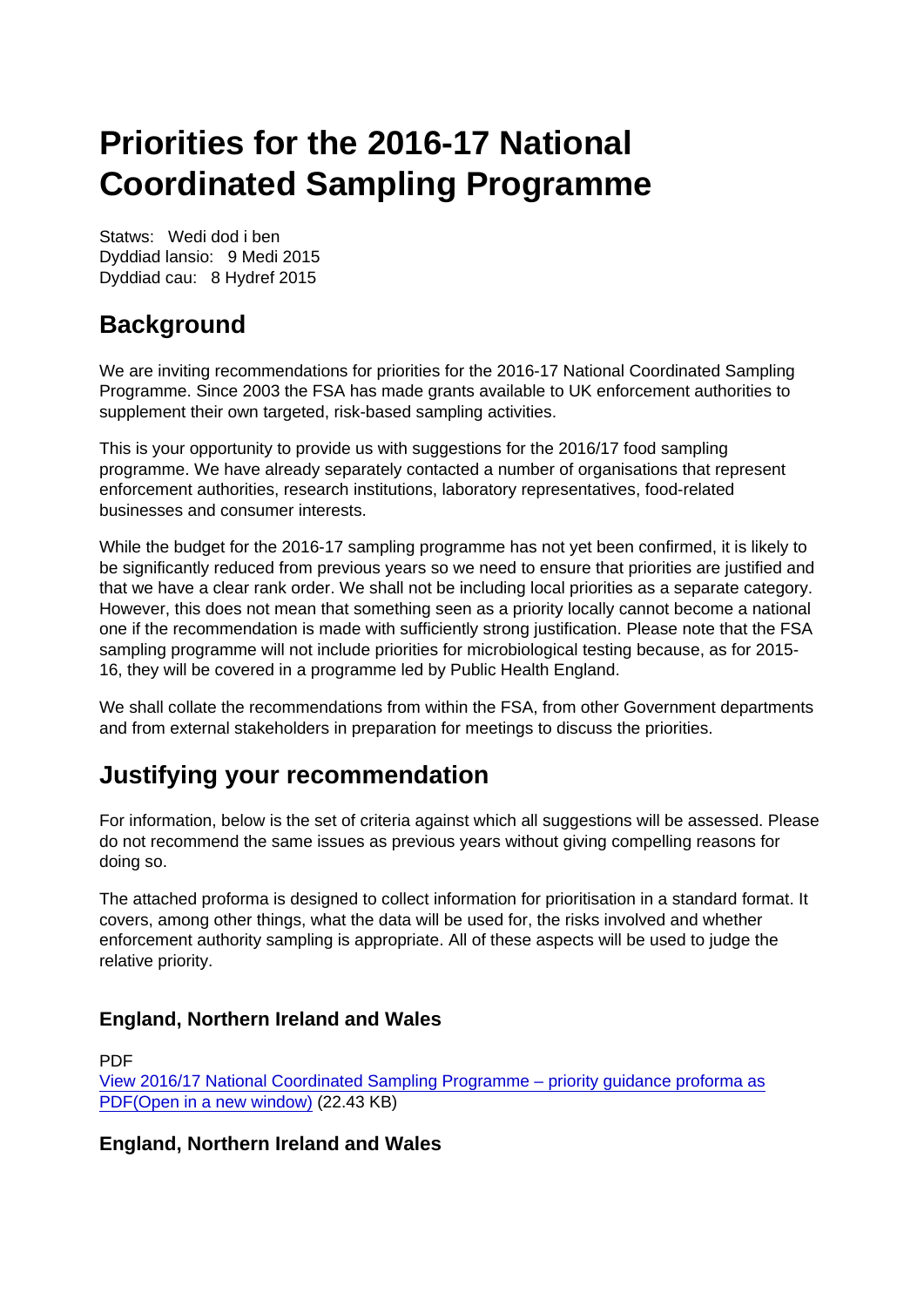PDF

[View Criteria for assessing 2016/17 national sampling priorities as PDF\(Open in a new window\)](https://www.food.gov.uk/sites/default/files/media/document/sampling-programme-criteria-2016-17_0.pdf) (13 KB)

England, Northern Ireland and Wales

PDF

[View Draft guidance for local enforcement sampling officers in England on priorities for FSA](https://www.food.gov.uk/sites/default/files/media/document/2016-17-collated-sampling-guidance.pdf) [2016/17 National Coordinated Sampling Pr as PDF\(Open in a new window\)](https://www.food.gov.uk/sites/default/files/media/document/2016-17-collated-sampling-guidance.pdf) (408.83 KB)

#### Action and deadline

If you wish to recommend a priority, please return your completed proforma(s) by 5pm Thursday 8 October to [samplinggrants@food.gov.uk](mailto:samplinggrants@food.gov.uk) Please also use that email address if you have any queries.

#### Final guidance published

England, Northern Ireland and Wales

PDF

[View National coordinated food sampling programme 2016-17 as PDF\(Open in a new window\)](https://www.food.gov.uk/sites/default/files/media/document/food-sampling-guidance-2016-17.pdf) (1.26 MB)

## Cyhoeddi crynodeb o'r ymatebion

Rydym ni'n gobeithio cyhoeddi crynodeb o'r ymatebion a ddaw i law o fewn tri mis i ddiwedd yr ymgynghoriad a darparu dolen i'r crynodeb o'r dudalen hon.

Yn unol ag egwyddor yr Asiantaeth o fod yn agored, byddwn yn cadw copi o'r ymgynghoriad a'r ymatebion llawn, a fydd ar gael i'r cyhoedd ar gais. Gallai'r crynodeb o'r ymatebion hefyd gynnwys data personol, fel eich enw llawn. Ni fyddwn yn datgelu unrhyw ddata personol arall oni bai y ceir cais am yr holl ymatebion i'r ymgynghoriad. Os nad ydych am i'r wybodaeth hon gael ei rhyddhau, ewch ati i lenwi a dychwelyd y Ffurflen Cyhoeddi Data Personol. Nid yw dychwelyd y ffurflen hon yn golygu y byddwn yn trin eich ymateb i'r ymgynghoriad yn gyfrinachol, dim ond eich data personol.

England, Northern Ireland and Wales

PDF [View Cyhoeddi data personol as PDF\(Open in a new window\)](https://www.food.gov.uk/sites/default/files/media/document/dataprotectionw.pdf) (52.9 KB)